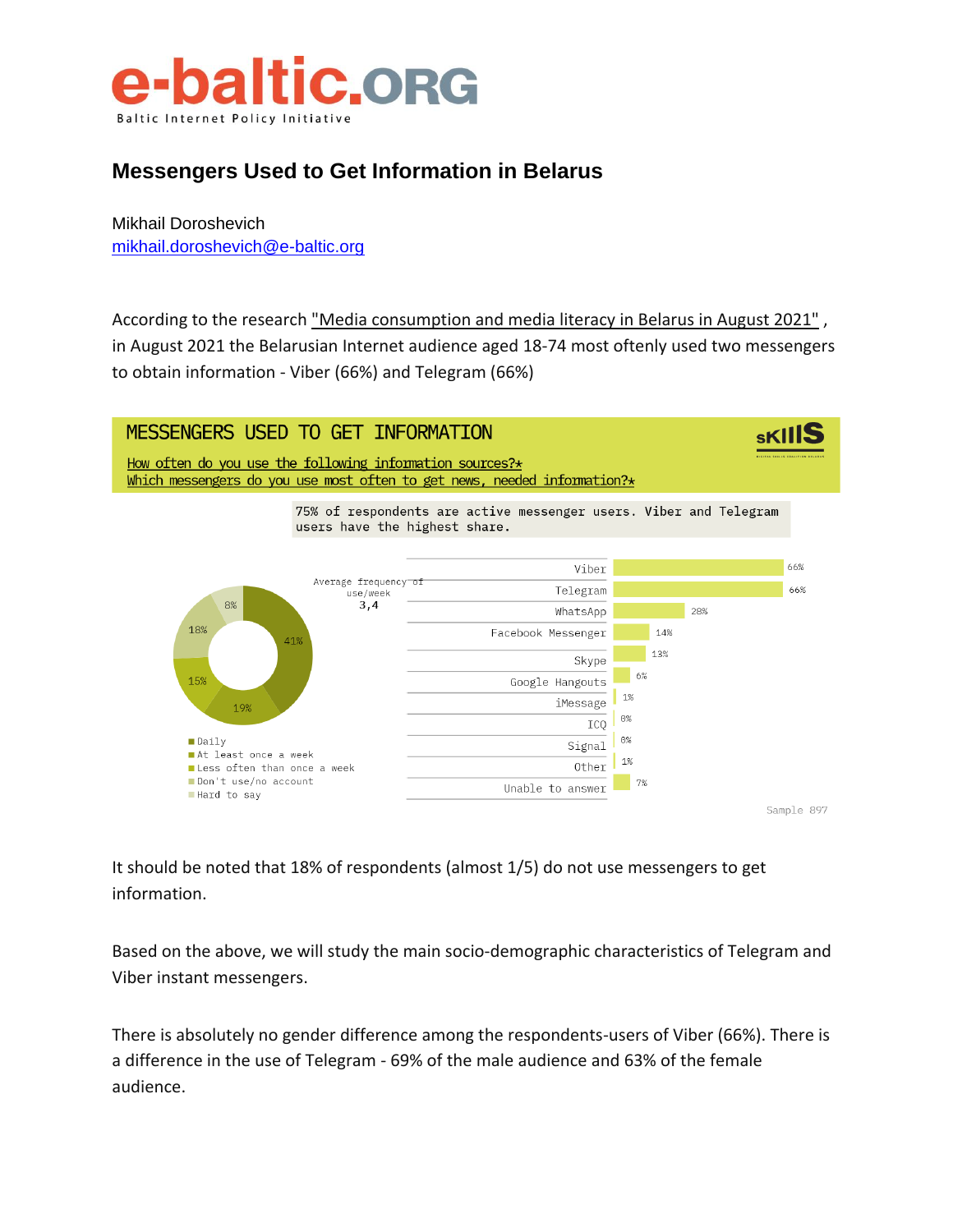# **baltic.org Baltic Internet Policy Initiative**



According to the graph, the younger audience uses Telegram to receive news more compared with the older one. And there is a 30-point difference in the use of Telegram relative to Viber by young people aged 18-24. There is also a direct dependency on age for using Viber as an information source.



Educational level of respondents-users of the analyzed messengers:

Telegram Viber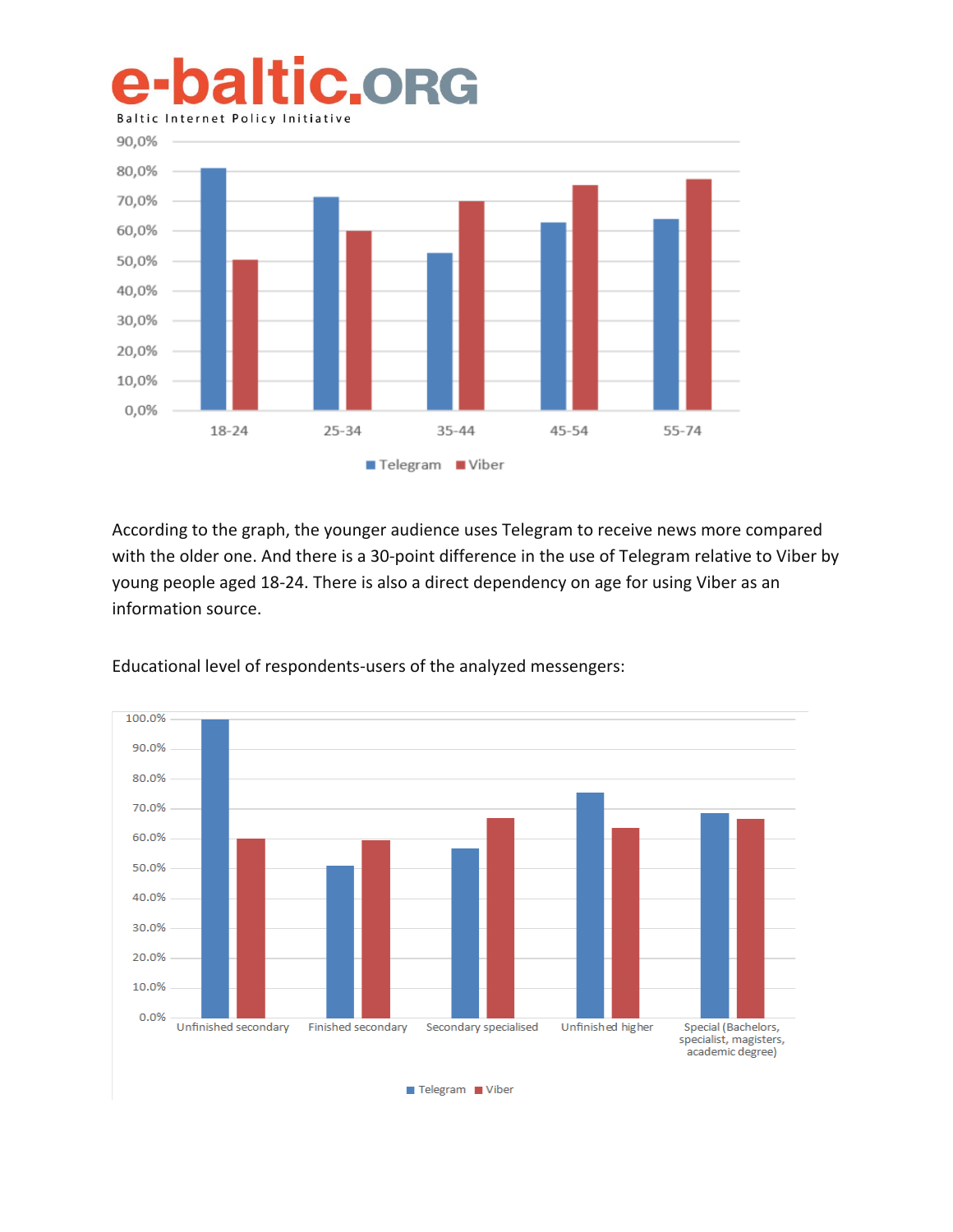#### e-baltic.org Baltic Internet Policy Initiative

100% use of Telegram as an information source by respondents with incomplete secondary education (schoolchildren?) draws attention to itself on this graph.



#### Regional breakdown:

There is a very serious difference in the use of Telegram between Minsk and other regional cities and regions in general, and Viber is used less in Minsk.

It is important to look at a few key behavioral questions.



For example, what sources do you most frequently use to get news, necessary information?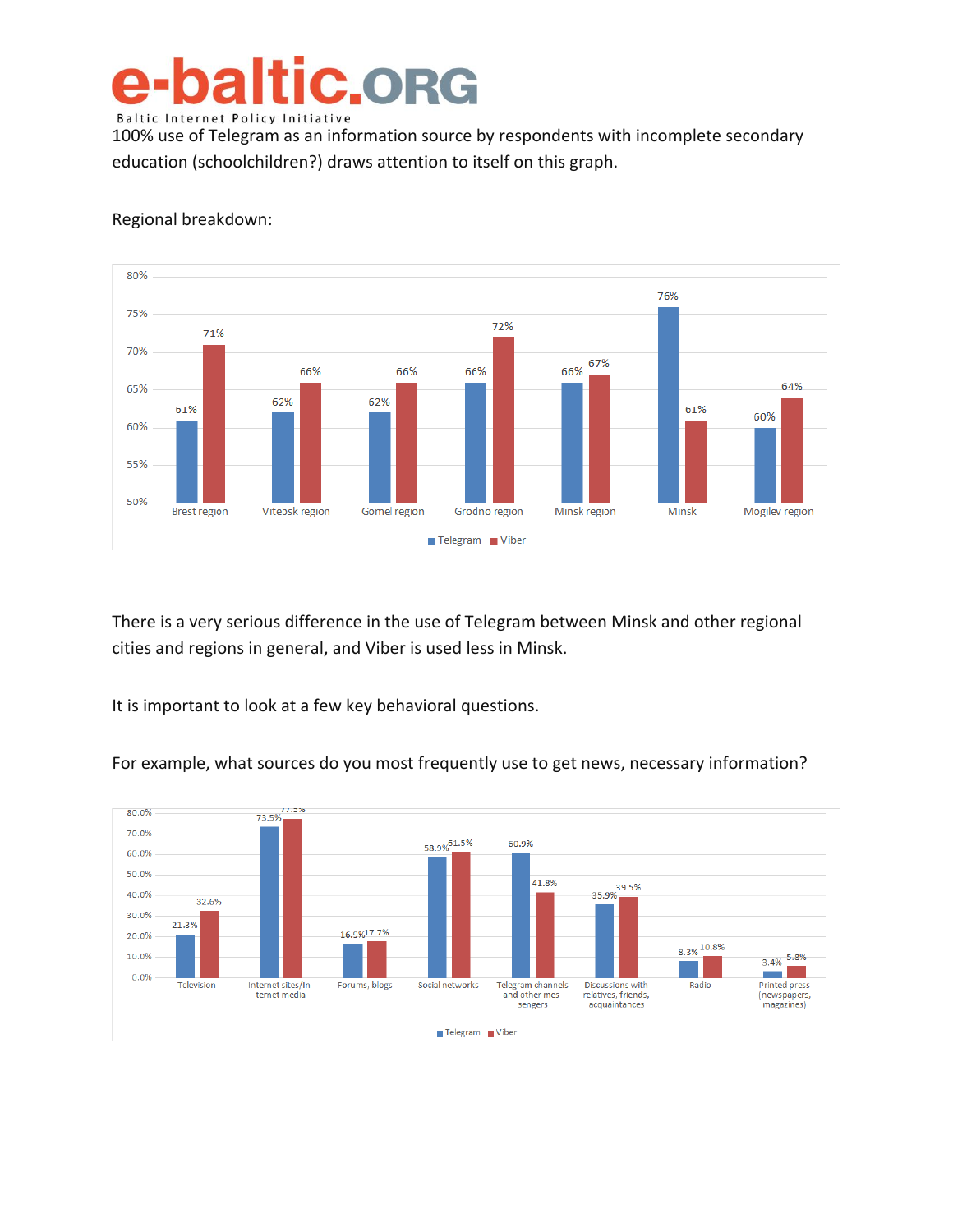### **baltic.org Baltic Internet Policy Initiative**

The respondents who named Viber as the messenger used for getting information are also more likely to watch television for information. Telegram users are much more likely than Viber users to receive the necessary information from Telegram channels and other instant messengers.

Let's look at TV media consumption: What TV channels do you use most often in order to get news, necessary information?



The difference in TV viewing of Russian television channels is quite expected given the fact that the Viber audience is older, a larger share of it lives in the regions, and on the whole watches television more, as shown in the previous graph.

What news sites do you use most often in order to get news, necessary information?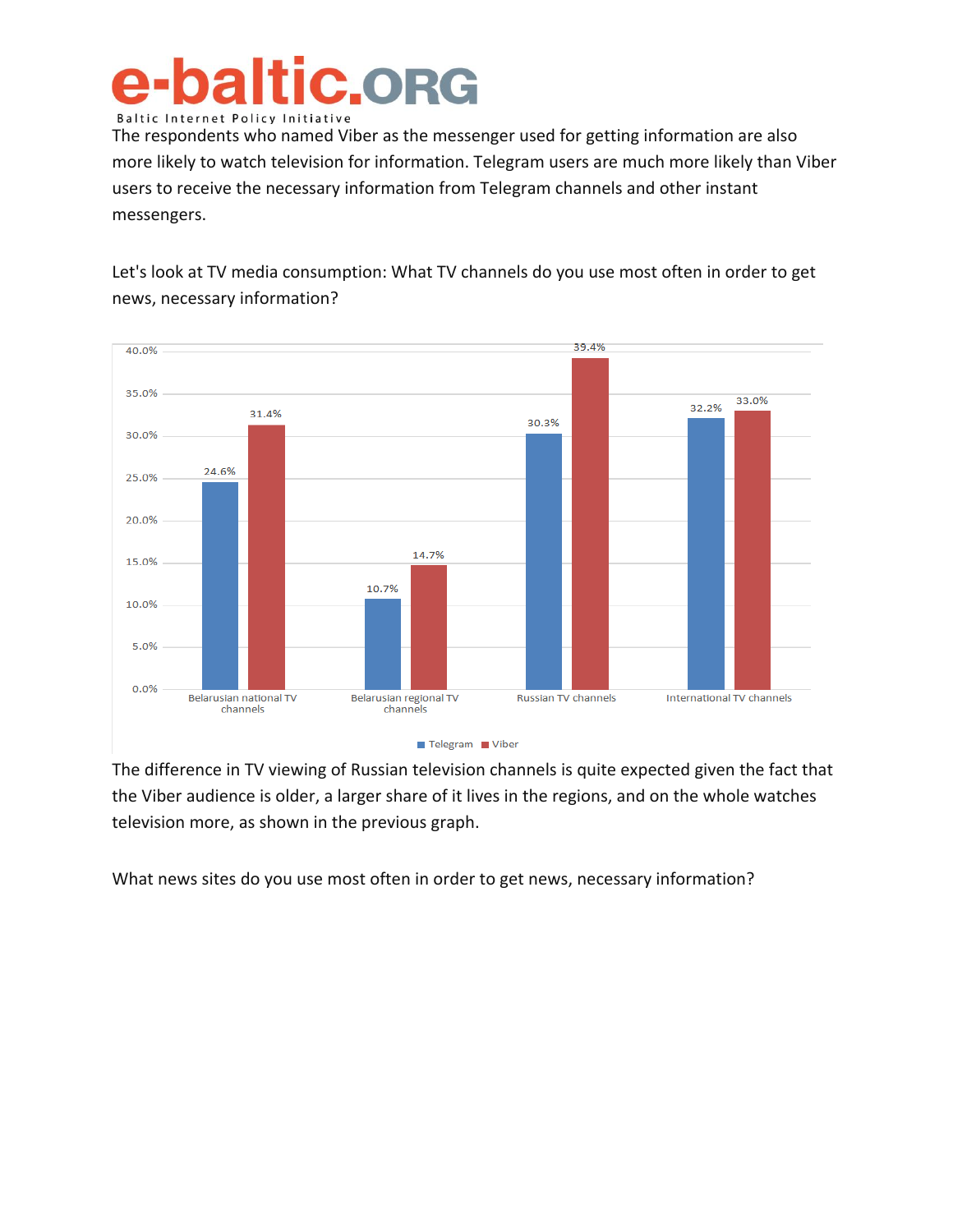### **baltic.org Baltic Internet Policy Initiativ**



We can talk about similarities with TV media consumption: Viber users consume more news from Russian news sites, and, vice versa, Telegram users consume more from international sites. Of course, this indicates a correlation in the level of education (in particular, Telegram has a younger audience with incomplete higher education).



What social networks do you use most often in order to get news, necessary information?

Viber users have a significant preference for Russian social networks - VK and Odnoklassniki. The use of other social networks for getting news does not differ for users of the studied messengers.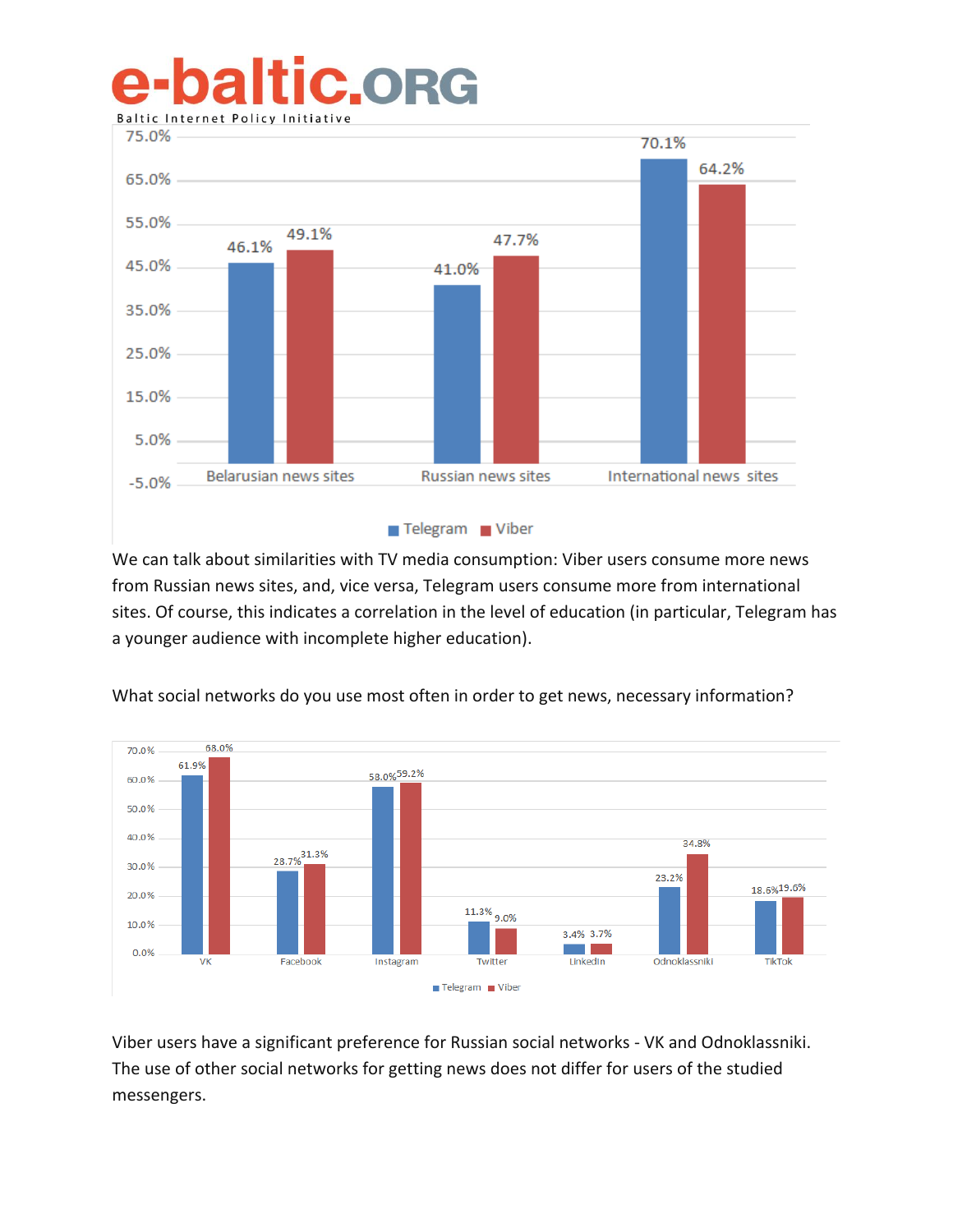

#### **Audience Duplication:**

64% of Viber users who use instant messengers to get news, use Telegram. Accordingly, with practical equality of use, 65% of Telegram users use Viber.

Now let's move on to issues of attitude towards the media.

Let's start with trust: Are there any sources of information you trust more than others? And if so, which ones?



However, Telegram users trust Telegram channels and messengers more and this is not an unequivocally positive answer, because the amount of inaccurate and toxic information continues to grow in messengers, which requires an increase in the level of digital skills in general and media literacy in particular. Attention should be paid to about 1/5 of users who do not trust any sources of information. And that's bad.

Do you get the feeling that the media are deceiving you?